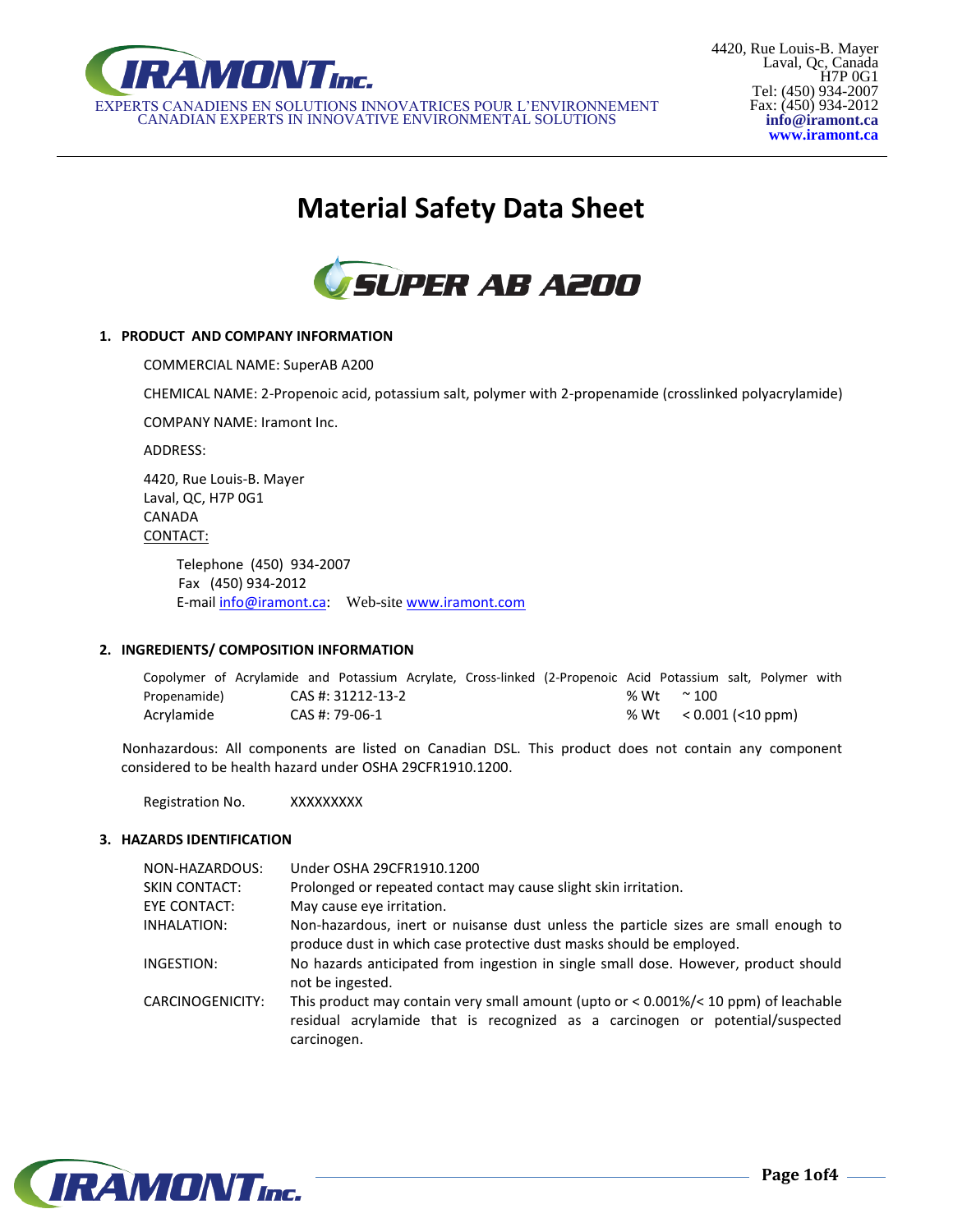

## **4. FIRST AID MEASURES**

| SKIN CONTACT: | Non-hazardous. If irritation occurs, rinse with plenty of water.                                                                                                            |
|---------------|-----------------------------------------------------------------------------------------------------------------------------------------------------------------------------|
| EYES:         | Rinse immediately and thoroughly with plenty of water, also under the eyelids. If eye                                                                                       |
|               | irritation occurs, consult a physician.                                                                                                                                     |
| INHALATION:   | Remove from area of dust exposure; seek medical attention if symptoms (coughing,                                                                                            |
|               | difficulty breathing, shortness of breath, etc.) persist.                                                                                                                   |
| INGESTION:    | If ingested in small amount, drink two glasses of water. The particles should exit the<br>body after a normal cycle of digestion. If ingested in lerge amount, seek medical |
|               | attention immediately.                                                                                                                                                      |
|               |                                                                                                                                                                             |

## **5. FIRE FIGHTING MEASURES**

| SUITABLE EXTINGUISHING MEDIA:                                              |           |                                                        | Water, foam, water spray, carbon dioxide, dry powder.      |                                                                   |  |  |
|----------------------------------------------------------------------------|-----------|--------------------------------------------------------|------------------------------------------------------------|-------------------------------------------------------------------|--|--|
| FIRE EXTINGUISHING AGENTS TO AVOID:                                        |           |                                                        | None.                                                      |                                                                   |  |  |
| SPECIAL FIRE FIGHTING PRECAUTIONS:                                         |           |                                                        | The product, when wet, renders surface extremely slippery. |                                                                   |  |  |
|                                                                            |           |                                                        |                                                            | The product swells in water. The product in dry form could        |  |  |
|                                                                            |           |                                                        |                                                            | produce smoke when on fire. This smoke is an inhalation           |  |  |
|                                                                            |           |                                                        |                                                            | hazard and should be avoided.                                     |  |  |
| FIRE FIGHTING INSTRUCTIONS:                                                |           | Wear full protection clothing and breathing apparatus. |                                                            |                                                                   |  |  |
| Health: 1; Flamability: 0; Fire: 0; Reactivity: 0.<br><b>NFPA RATINGS:</b> |           |                                                        |                                                            |                                                                   |  |  |
|                                                                            |           |                                                        |                                                            | Hazard Scale: 0=Minimum; 1=Caution/Slight; 2=Moderate; 3=Serious; |  |  |
|                                                                            | 4=Danger. |                                                        |                                                            |                                                                   |  |  |

## **6. ACCIDENTAL RELEASE MEASURES AND SPILL CLEAN-UP PROCEDURES**

| PERSONAL PRECAUTION:        | Wear protective mask and safety goggles to avoid dust. No special personal<br>protective equipment required.                                                                                                                                                                                                                  |
|-----------------------------|-------------------------------------------------------------------------------------------------------------------------------------------------------------------------------------------------------------------------------------------------------------------------------------------------------------------------------|
|                             | ENVIRONMENTAL PRECAUTION: It is recommended to not dispose in water.                                                                                                                                                                                                                                                          |
| <b>METHOD FOR CLEANING:</b> | Clean up the dry product promptly by scooping, sweeping or vacuuming.<br>Don't use water to clean up dry spills. Keep the waste in suitable and closed<br>container for reuse or disposal as non-hazardous waste as per Section 12.<br>Don't let the product enter the drain. After cleaning flush away traces with<br>water. |
| CAUTION:                    | Wet product renders the surface extremely slippery. Keep traffic away from<br>the area of spill. Evacuation is not required. Collect the wet material in proper<br>containers for disposal or reuse.                                                                                                                          |
| <b>HMIS RATINGS:</b>        | Health: 1; Fire: 0; Flamability: 0; Reactivity: 0; Physical Hazard: 0; Personal<br>Protection: B.<br>Hazard Scale: 0=Minimum; 1=Caution/Slight; 2=Moderate; 3=Serious;<br>4=Severe; *=Chronic.                                                                                                                                |

## **7. HANDLING AND STORAGE**

| HANDLING: | Avoid direct contact with skin and eyes. Avoid dust formation. Do not breathe dust and |
|-----------|----------------------------------------------------------------------------------------|
|           | wear protective mask and closed safety glasses for prolonged handling. Wash hands      |
|           | after handling the product. Always practice good industrial hygiene.                   |
| STORAGE:  | Store in well closed containers in a dry place. Make sure to close the container well  |



u,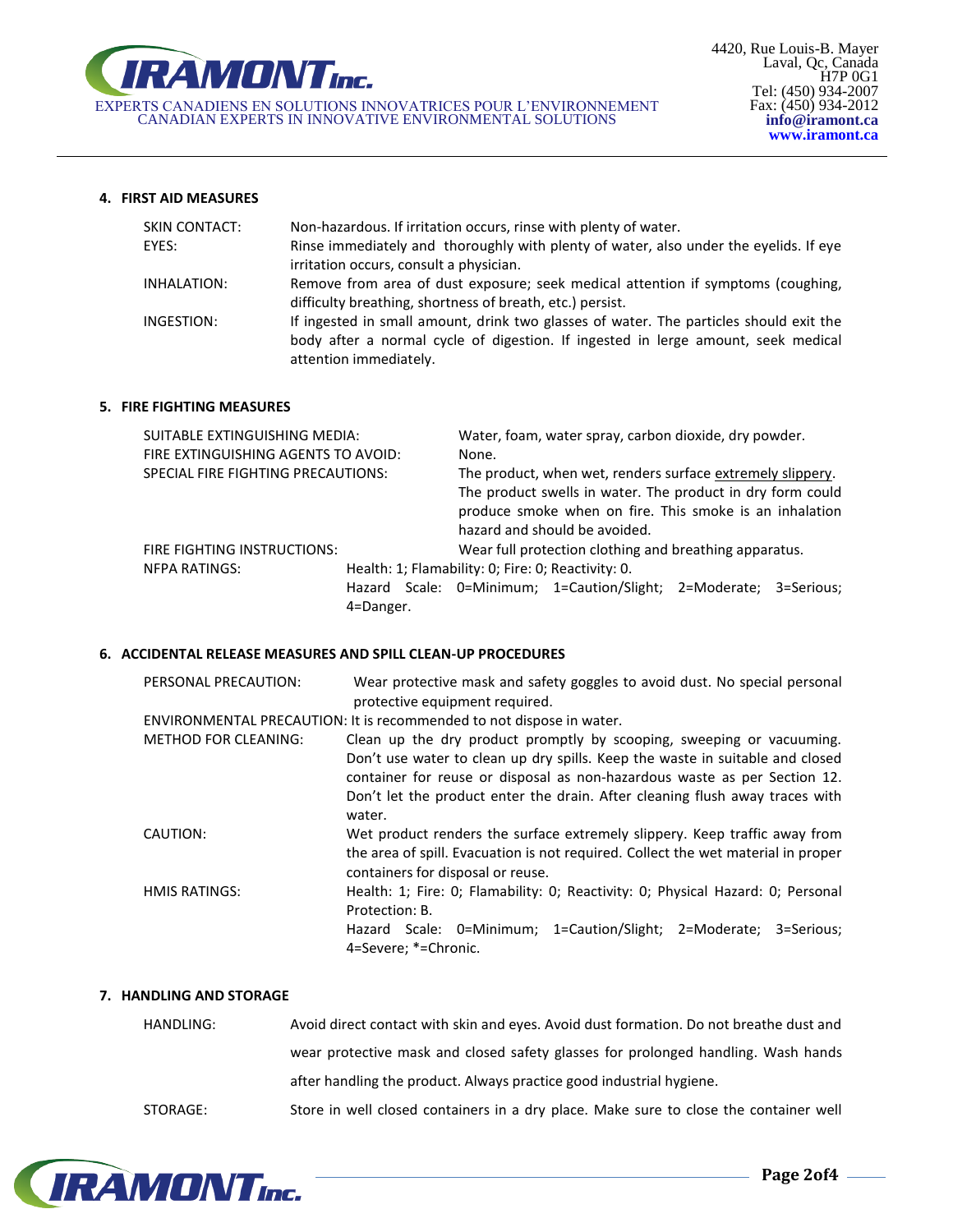

after each use.

## **8. EXPOSURE CONTROLS**

|                                | ENGINEERING MEASURE TO REDUCE EXPOSURES: Use adequate ventilation if dusting occurse. Natural    |
|--------------------------------|--------------------------------------------------------------------------------------------------|
|                                | ventilation is sufficient where there is no dusting.                                             |
| <b>RESPIRATORY PROTECTION:</b> | Dust safety masks are recommended in the presence of dust for short and                          |
|                                | long periods of exposure and handling.                                                           |
| EYE PROTECTION:                | Keep away from eyes. Closed safety glasses (goggles) are required if dusting is                  |
|                                | present.                                                                                         |
|                                | SKIN AND BODY PROTECTION: No special clothing is required. For prolong use protective gloves are |
|                                | recommended.                                                                                     |
| <b>HYGIENE MEASURE:</b>        | Wash hands after handling the product.                                                           |

## **9. PHYSICAL AND CHEMICAL PROPERTIES**

FORM: Solid, irregular crystalline chunks/spikes/granules of different sizes COLOR: White/ transluscent ODOR: None pH: 6-7 (1g/L in water) MELTING POINT: N/A FLASH POINT: N/A AUTO IGNITION TEMP: N/A VAPOR PRESSURE: N/A BULK DENSITY: 1.2 g/cm3 PARTICLE SIZE: 1-5 mm WATER ABSORPTION CAPACITY: 200-500 g/g of Super AB A200 WATER SOLUBILITY: Insoluble

# **10. STABILITY AND REACTIVITY**

| CHEMICAL STABILITY:               | Product is stable under recommended storage conditions. No hazardous        |
|-----------------------------------|-----------------------------------------------------------------------------|
|                                   | polymerization will occur.                                                  |
| CONDITION TO AVOID:               | Avoid moisture. No other special precaution is required.                    |
| MATERIAL TO AVOID:                | The product will swell in water. Incompatible with strong oxidizing agents. |
| HAZARDOUS DECOMPOSITION PRODUCTS: | None.                                                                       |

# **11. TOXICOLOGICAL INFORMATION**: Practically non-toxic/relatively harmless

| SKIN IRRITATION:                  | Non-irritating.                                                                                 |
|-----------------------------------|-------------------------------------------------------------------------------------------------|
| EYES:                             | Moderate eye irritation due to effect dust/ powders have on conjunctive.                        |
| INHALATION:                       | Non-toxic if ingested in small amounts. Ingestion in large amount can cause adverse<br>effects. |
| SENSITIZATION:                    | Non-sensitizing.                                                                                |
| CARCINOGENICITY:<br>MUTAGENICITY: | Not listed as a carcinogen by OSHA, IARC, NTP.<br>Non-mutagenic in mutagenecity tests.          |
|                                   |                                                                                                 |

## **12. ECOLOGICAL INFORMATION:**